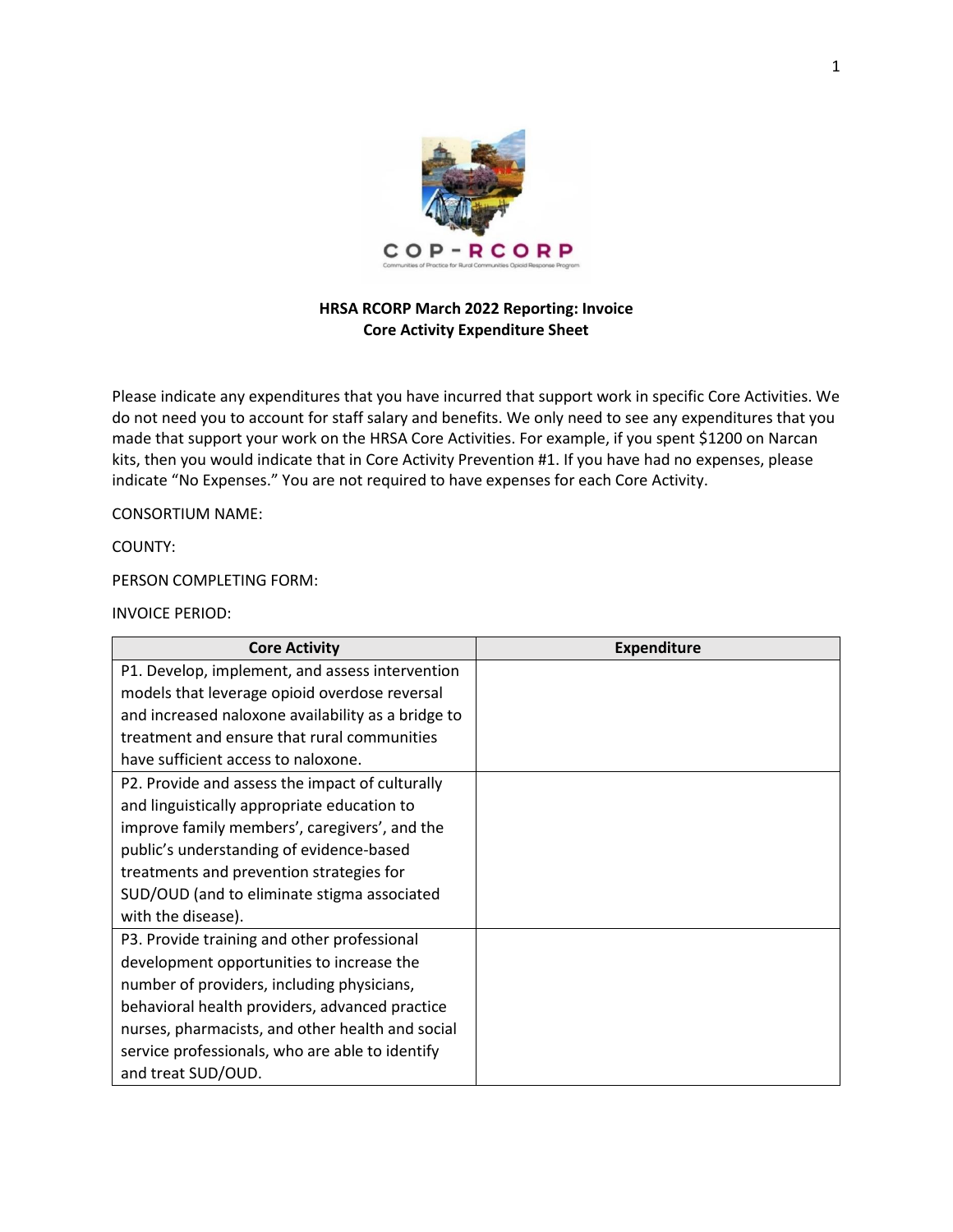| <b>Core Activity</b>                                 | <b>Expenditure</b> |
|------------------------------------------------------|--------------------|
| P4. Increase the number of providers who             |                    |
| regularly use a Prescription Drug Monitoring         |                    |
| Program (including prescribers and pharmacists).     |                    |
| P5. Identify and screen individuals who are at risk  |                    |
| of SUD/OUD and make available prevention,            |                    |
| harm reduction, early intervention services,         |                    |
| referral to treatment and other supportive           |                    |
| services to minimize the potential for the           |                    |
| development of SUD/OUD.                              |                    |
| P6. Track, screen, prevent, and refer to treatment   |                    |
| patients with SUD/OUD who have infectious            |                    |
| complications, including HIV, viral hepatitis, and   |                    |
| endocarditis, particularly among PWID.               |                    |
| T1. Increase the number of providers, including      |                    |
| physicians, nurse practitioners, clinical nurse      |                    |
| specialists, certified nurse-midwives, certified     |                    |
| registered nurse anesthetists, and physician         |                    |
| assistants who are trained, certified, and willing   |                    |
| to provide MAT, including by providing               |                    |
| opportunities for existing rural providers to        |                    |
| obtain DATA 2000 Drug Enforcement Agency             |                    |
| waivers.                                             |                    |
| T2. Increase the number of support staff with the    |                    |
| training and education to provide activities and     |                    |
| services to complement MAT.                          |                    |
| T3. Recruit and retain rural SUD/OUD providers       |                    |
| by providing workforce development                   |                    |
| opportunities and recruitment incentives through     |                    |
| mechanisms such as, but not limited to, the          |                    |
| NHSC.                                                |                    |
| T4. Reduce barriers to treatment, including by       |                    |
| supporting integrated treatment and recovery,        |                    |
| including integration with behavioral health,        |                    |
| dentistry, and social services, and, as appropriate, |                    |
| providing support to pregnant women, children,       |                    |
| and at-risk populations using approaches to          |                    |
| minimize stigma and other barriers to care.          |                    |
| T5. Train providers, administrative staff, and       |                    |
| other relevant stakeholders to maximize              |                    |
| reimbursement for treatment encounters               |                    |
| through proper coding and billing across             |                    |
| insurance types to ensure financial sustainability   |                    |
| of services.                                         |                    |